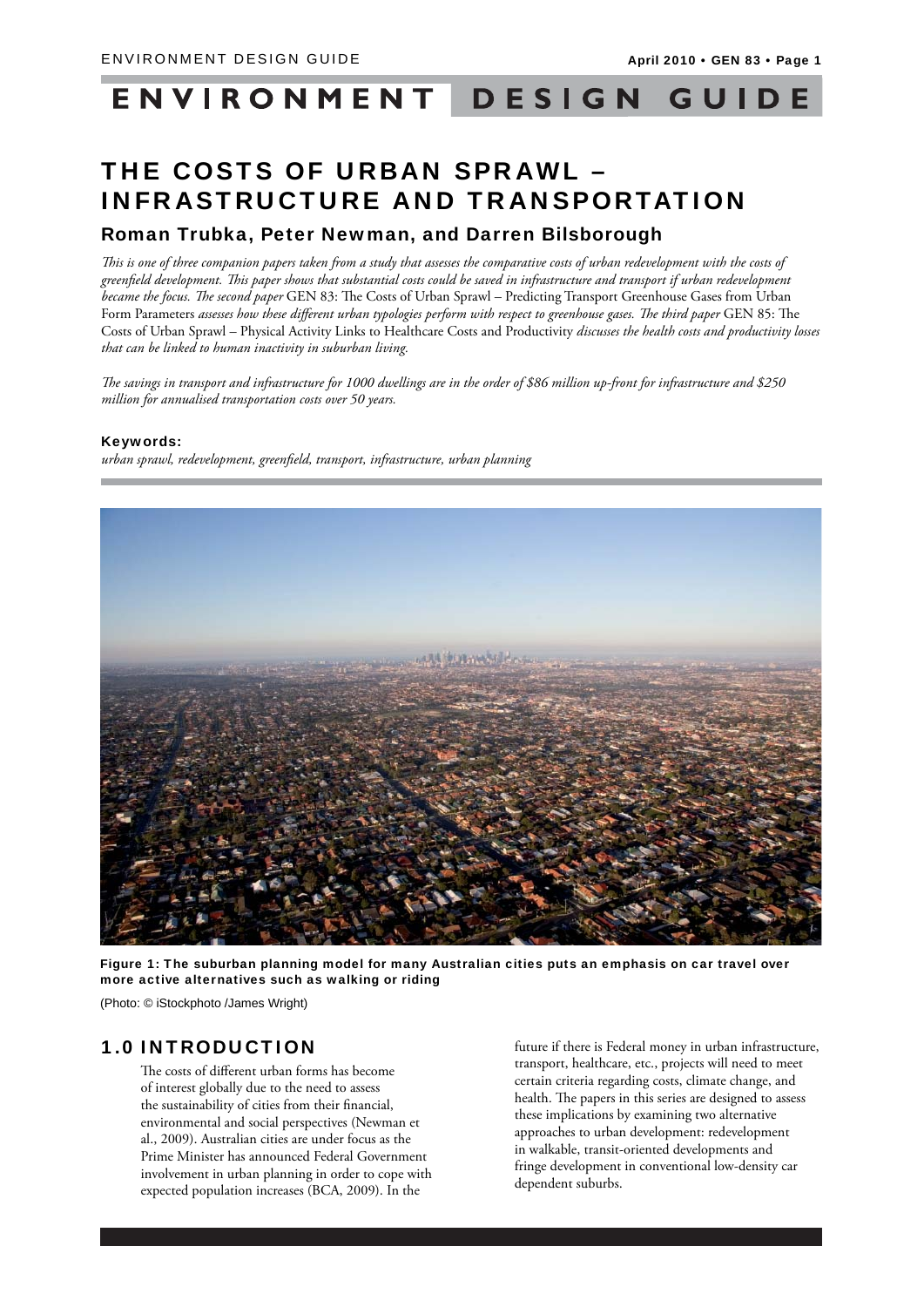|                                                                                              | <b>Urban Redevelopment</b>           | <b>Fringe Development</b>            |
|----------------------------------------------------------------------------------------------|--------------------------------------|--------------------------------------|
| Daily per capita Greenhouse Gas Emissions<br>from transport (Measured in CO <sub>2</sub> -e) | 0 to 4 $Kq$                          | 8 up to 10 Kg                        |
| Distance to CBD                                                                              | less than 10 km                      | more than 40 km                      |
| Activity Intensity (measured by population<br>and jobs per hectare)                          | > 35                                 | < 20                                 |
| <b>Transit Accessibility</b>                                                                 | more than 80% with<br>>15min service | less than 15% with<br>>15min service |

#### Table 1: Defining criteria of the dichotomous urban forms

- 1. Activity intensity is a measure of density that includes residential and commercial activity on urbanised spaces. As such, areas occupied by large natural bodies such as lakes, rivers and parklands are omitted from its calculation.
- 2. Transit accessibility relates to the proportion of land within an urbanised area that is within 400m of a full-service bus or tram, or within 800m of a train station. 'Full-service' is defined as a route operating seven days a week with at least four services per hour on weekdays and Saturdays during the day and two services per hour on Sundays and holidays.

(Source: data collected for this study)

Redevelopment is based around present urban areas that are already well served by public transport but can also include new developments, so long as transit accessibility, walkability, and density are implemented in the planning and design process. Table 1 sets out the two development types according to some of their defining characteristics. More detailed data can be found in the Appendices attached to paper two, based on Sydney and Melbourne local government areas.

The two development types are based on the data collected on Sydney and Melbourne which included a local government area's distance to the CDB, estimated daily per capita greenhouse gas emissions, activity intensity and transit accessibility rating. The Local Government Areas (LGAs) of the CBD, Port Phillip and Yarra for Melbourne and the CBD, South Sydney and Leichhardt in Sydney are examples of inner-city/ core areas that rate well within the above-defined thresholds of the defining criteria. As for the criteria into which fringe developments would fall, LGAs to represent these in Melbourne would include the Yarra Ranges, Cardinia and Mornington Peninsula and others, and Penrith, Camden, Gosford, and the Blue Mountains in Sydney. Table 2 sets out some other transport data that characterise Melbourne's local area

|                     | Core | Inner | <b>Middle</b> | Outer/<br><b>Fringe</b> |
|---------------------|------|-------|---------------|-------------------------|
| Car                 | 2.12 | 2.52  | 2.86          | 3.92                    |
| Public<br>Transport | 0.66 | 0.46  | 0.29          | 0.04                    |
| Walk/bike           | 2.62 | 1.61  | 1.08          | 0.81                    |
| Income<br>>\$70.000 | 12%  | 11%   | 10%           | 6%                      |

Table 2: Trips per day per person by area – Melbourne

(Source: Kenworthy and Newman, 2000)

differences in order to show how much more walkable and transit oriented the core/inner area is. These are also wealthier areas as Table 2 indicates.

The research has examined the economic costs associated with these two modes of development, first assessing the physical planning costs associated with the different transport and infrastructure requirements, and then two new areas of public policy – greenhouse gas emissions and activity-related health costs. These are the subjects of increasing interest and their economic costs can be compared with the more traditional costs of physical planning.

# 2.0 INFRASTRUCTURE COSTS

### 2.1 Background

The economic assessment of infrastructure costs associated with urban sprawl is not a recent concept. Such assessments have been done in Australia as early as the 1970s and numerous assessments have been done since; however, the most recent studies in Australia that could be found by the authors were from 2001 and 2003, and these simply capitalised the costs reported in previous assessments to then current values. The challenge in interpreting the assessments is that infrastructure costs are so heavily dependent on areaspecific factors. For instance, road costs among different prospective development areas may vary based on the necessity for major arterial roads, costs for sewerage and water infrastructure could vary immensely depending on terrain and soil conditions, and many infrastructure components will differ depending on the level and degree of excess capacity. It is also difficult to determine who bears the costs of new infrastructure developments because of constantly changing government-induced fees, taxes, policies, and building standards.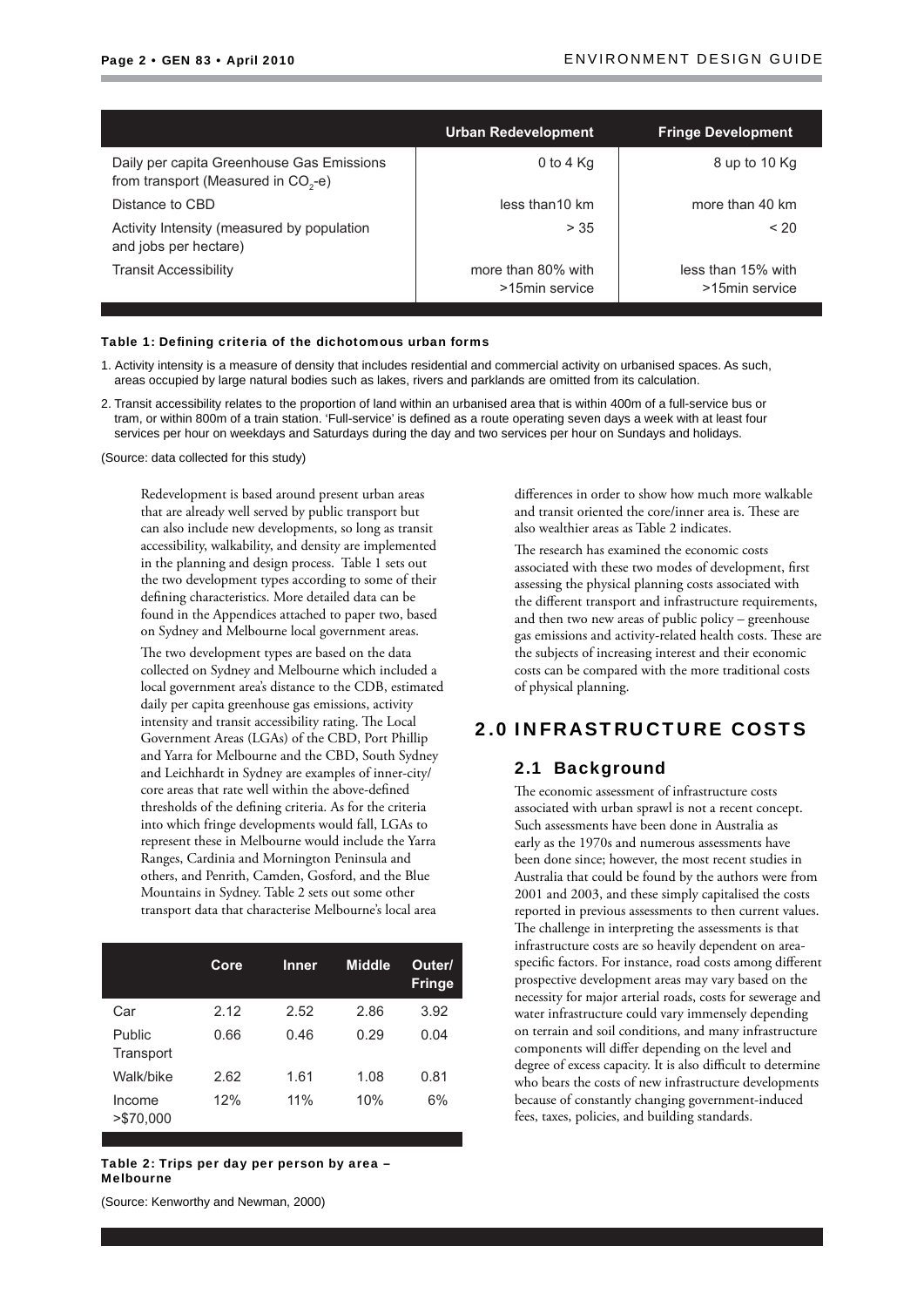| <b>Labour Wage Increases</b>         | <b>June 1999</b> | <b>June 2007</b> | <b>Index Change</b> | % Increase |
|--------------------------------------|------------------|------------------|---------------------|------------|
| Electrical                           | 83.1             | 114.8            | 31.7                | 38.1%      |
| Gas                                  | 83.1             | 114.8            | 31.7                | 38.1%      |
| Water                                | 83.1             | 114.8            | 31.7                | 38.1%      |
| Construction                         | 83.8             | 115.7            | 31.9                | 38.1%      |
| Transportation                       | 86.8             | 110.8            | 24                  | 27.6%      |
| Government Administration & Defence  | 84.4             | 113.4            | 29                  | 34.4%      |
| <b>Health and Community</b>          | 85.9             | 113.5            | 27.6                | 32.1%      |
| <b>Property and Business</b>         | 83.3             | 111.4            | 28.1                | 33.7%      |
| Education                            | 83.8             | 113.5            | 29.7                | 35.4%      |
| <b>Price Increases of Supplies</b>   |                  |                  |                     |            |
| Weighted Average of 6 capital cities | 119.2            | 148.3            | 29.1                | 24.41%     |
| <b>Consumer Price Index (CPI)</b>    | 122.3            | 157.5            | 35.2                | 28.78%     |

Table 3: National labour and construction input price increases from June 1999 to June 2007

(Source: ABS, 2008a, 2008b, 2008c)

Despite the area-specific nature of calculating development costs, the evidence suggests that initial capital costs and operating costs of sprawling developments outweigh the costs associated with inner-city redevelopment. Perhaps the most significant infrastructure category to mark an economic difference in provisioning is road construction. In many cases it can make up 50 per cent of the cost difference between the two iconic development forms (SGS, 2003). The provisioning of water and sewerage infrastructure is another expensive infrastructure requirement. Markedly in these two categories, but in the others to some degree as well, inner-city redevelopment offers significant cost savings by either utilising excess capacity or requiring less of the service because of shorter distances and greater compactness.

# 2.2 Calculating the Costs of Infrastructure

For determining the infrastructure costs of inner city and fringe developments, the main source of data was drawn from a paper prepared for the Western Australia Planning Commission in 2001. Environmental Resource Management Pty Ltd (ERM) compiled the report, titled Future Perth, with the intent of identifying the economic cost differences between developments in inner, middle and fringe areas (ERM, 2001). It reviewed the information produced by 22 studies across Australia, America, and Canada and sorted the cost findings into three different measures of urban form: inner, middle, and outer. The cities of these 'new world' countries have similar urban structures to that of Australian cities, and thus make useful comparisons.

### Cost indexing

The Future Perth report drew on studies that ranged between the years of 1972 to 2000 but adjusted the reported costs to 1999 prices. The same would have been done for the purpose of this study in terms of inflating those reported values by a standard inflation rate to 2007 prices, however, since 2002 the prices of materials and labour in construction have increased disproportionately to the general consumer price index and labour price indices (due largely to the impact of mining operations on the labour market). To account for this, infrastructure costs were inflated according the Australian Bureau of Statistics' (ABS) reported price indices for the years 1999 to 2007. Table 3 shows how some of these categorical costs have changed between those years.

|                           | <b>Inner</b> | Outer         |
|---------------------------|--------------|---------------|
| Roads                     | \$5,086,562  | \$30,378,881  |
| <b>Water and Sewerage</b> | \$14,747,616 | \$22,377,459  |
| Telecommunications        | \$2,576,106  | \$3,711,851   |
| Electricity               | \$4,082,117  | \$9,696,505   |
| Gas                       | \$0          | \$3,690,843   |
| Fire and Ambulance        | \$0          | \$302,509     |
| Police                    | \$0          | \$388,416     |
| <b>Municipal Services</b> | Not Reported | Not Reported  |
| Education                 | \$3.895.458  | \$33,147,274  |
| Health                    | \$20,114,867 | \$32,347,327  |
| Total                     | \$50,502,726 | \$136,041,065 |

Table 4: Initial capital costs for redevelopment versus fringe development infrastructure

(Source: Future Perth, 2001)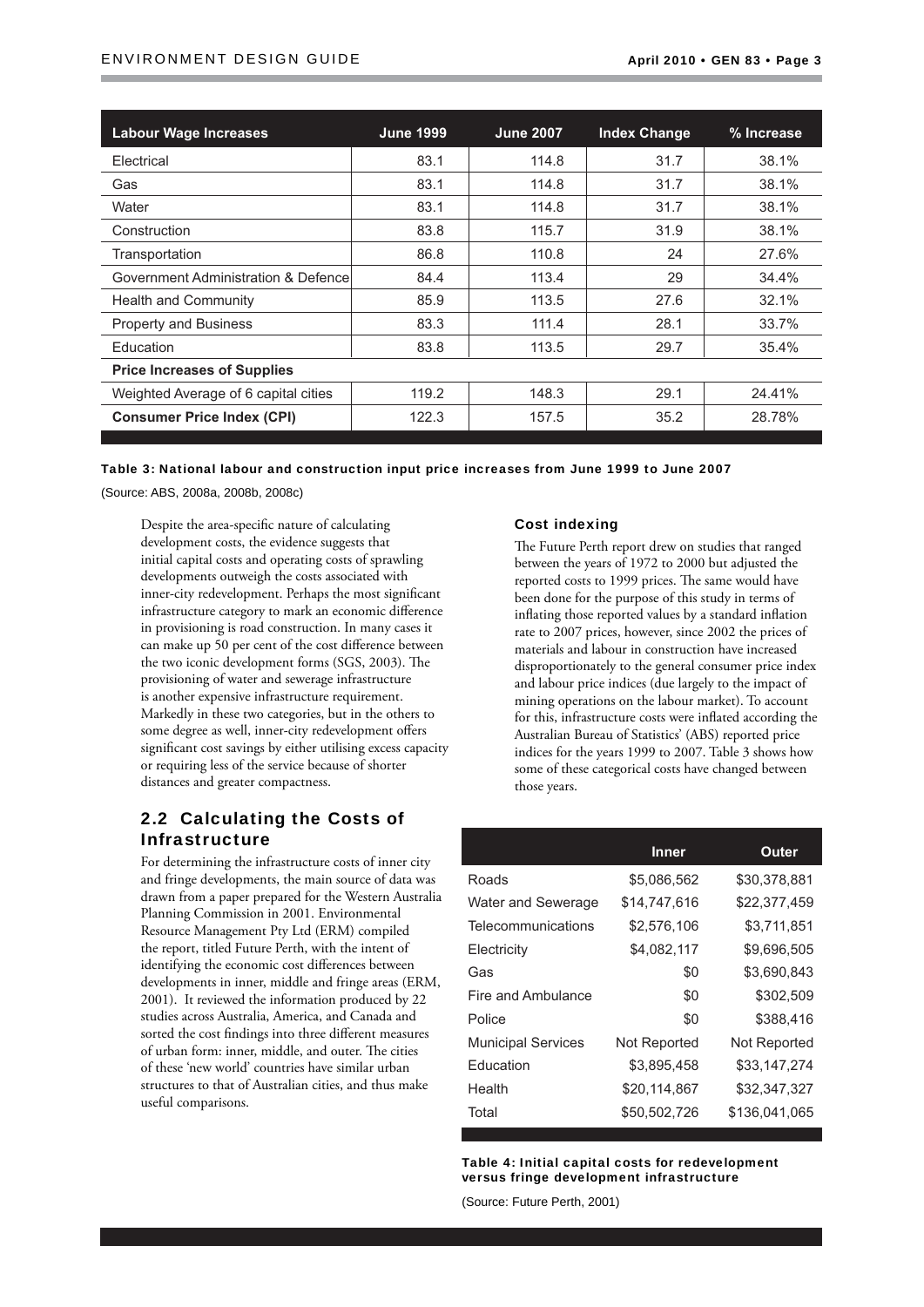When consolidating and inflating the reported residential development costs reported in Future Perth, the appropriate price increase was matched to each category according to the type of industry it fell into and if it was likely to include a labour component, a materials component, or both to allow for the varied degrees of inflation.

#### Municipal services

Table 4 displays the economic breakdown of inner city and urban fringe initial capital costs in 2007 prices, and represent the higher estimates reported by the studies surveyed by Future Perth. In the case of the inner-city provision of fire, ambulance, and police infrastructure, none of the Future Perth studies reported estimates. This was explained as being a likely result of excess capacity utilisation. Cities typically have staffing ratios that they maintain of police officers to residents, but these costs are covered incrementally and would likely

| <b>Cost For</b><br><b>1000 Dwellings</b> | Inner        | Outer        |
|------------------------------------------|--------------|--------------|
| Capital cost of                          | \$2,990,802  | \$8,628,654  |
| car ownership                            |              |              |
| Fuel costs                               | \$1,203,925  | \$3,255,349  |
| Other operating car costs                | \$1,476,392  | \$4,259,675  |
| Time costs (total)                       | \$6,158,348  | \$8,210,448  |
| Private transport                        | \$3,116,810  | \$8,210,448  |
| Public transport                         | \$3,041,538  | \$0          |
| Walking and cycling                      | \$0          | \$0          |
| Road costs                               | \$1,216,597  | \$3,508,806  |
| Parking costs                            | \$2,184,489  | \$7,709,869  |
| Externalities (total)                    | \$243,731    | \$703,250    |
| <b>Fatalities</b>                        | \$73,368     | \$211,693    |
| Injuries                                 | \$23,627     | \$68,172     |
| Property damage                          | \$38,549     | \$111,228    |
| Air pollution                            | \$90,777     | \$261,925    |
| Noise pollution                          | \$17,409     | \$50,232     |
| <b>Transit costs</b>                     | \$3,136,540  | \$470,481    |
| (capital, and operating)                 |              |              |
| Total                                    | \$18,610,824 | \$36,746,532 |

#### Table 5: Transportation Costs for 1000 Inner-City and Fringe Dwellings

Prices shown are calculated for 2007.

\* Public transport travel time costs are not allotted a value for fringe developments because like in the outermost suburbs of Sydney and Melbourne, the level of public transport service is low to non-existent. Travel time costs are not allotted to walking and cycling because the act may also be discretionary, or done for enjoyment, and little empirical evidence exists to quantify the disutility of active commuting modes.

(Source: Newman and Kenworthy, 1999)

appear as operating costs, not needing new investments in physical infrastructure. Municipal services price estimates were not provided for either of the two urban forms, but this was merely for the reason that none of the surveyed studies researched these costs. They will be higher in the fringe areas, thus the results are conservative.

#### Operating costs

The Future Perth study also reviewed the operating costs reported by the numerous studies, however, they were incomplete. The majority of studies in the report either did not research operating costs, reported costs only for certain infrastructure items, or only reported them for one type of urban form. Aggregating the costs did not give a comprehensive depiction of infrastructure operating costs associated with inner city and fringe developments and therefore, they have not been included in this assessment; however, the one area for which operational costs are well known is transportation.

# 3.0 TRANSPORTATION COSTS

### 3.1 Background

Transportation is a derived need, meaning that people typically travel for some purpose other than for the simple reason of travelling; yet Australian cities are reaching an expansiveness necessitating many residents to commit upwards of an hour or two daily for commuting purposes. The private, public, and external costs associated with the proliferation of roadways are substantial and have largely been driven by automobile dependence, a by-product of fringe development (Newman and Kenworthy, 1999).

In many sprawling suburbs, predominantly in the United States, the private costs of transportation have led to home values dropping and in some cases to a point where homes have been boarded up and abandoned (Newman et al, 2009). This should be a signifier that there are limits to urban growth based on car dependence and that housing affordability does come at a transportation cost.

# 3.2 Associated Costs of Transportation

The transportation costs associated with both innercity and fringe development were drawn from a study by Newman and Kenworthy (1999) which, together with infrastructure constituted part of an economic assessment of urban form. The estimated costs were calculated as functions of vehicle kilometres travelled and covered all of private, public and external costs. Table 5 displays a summary of the costs in 2007 prices, which constitute the recurring annual costs of a development of 1000 dwellings.

#### Cars

The capital costs of cars are represented as annual depreciation figures. The increased wear of longer trip distances in outer-city developments is why the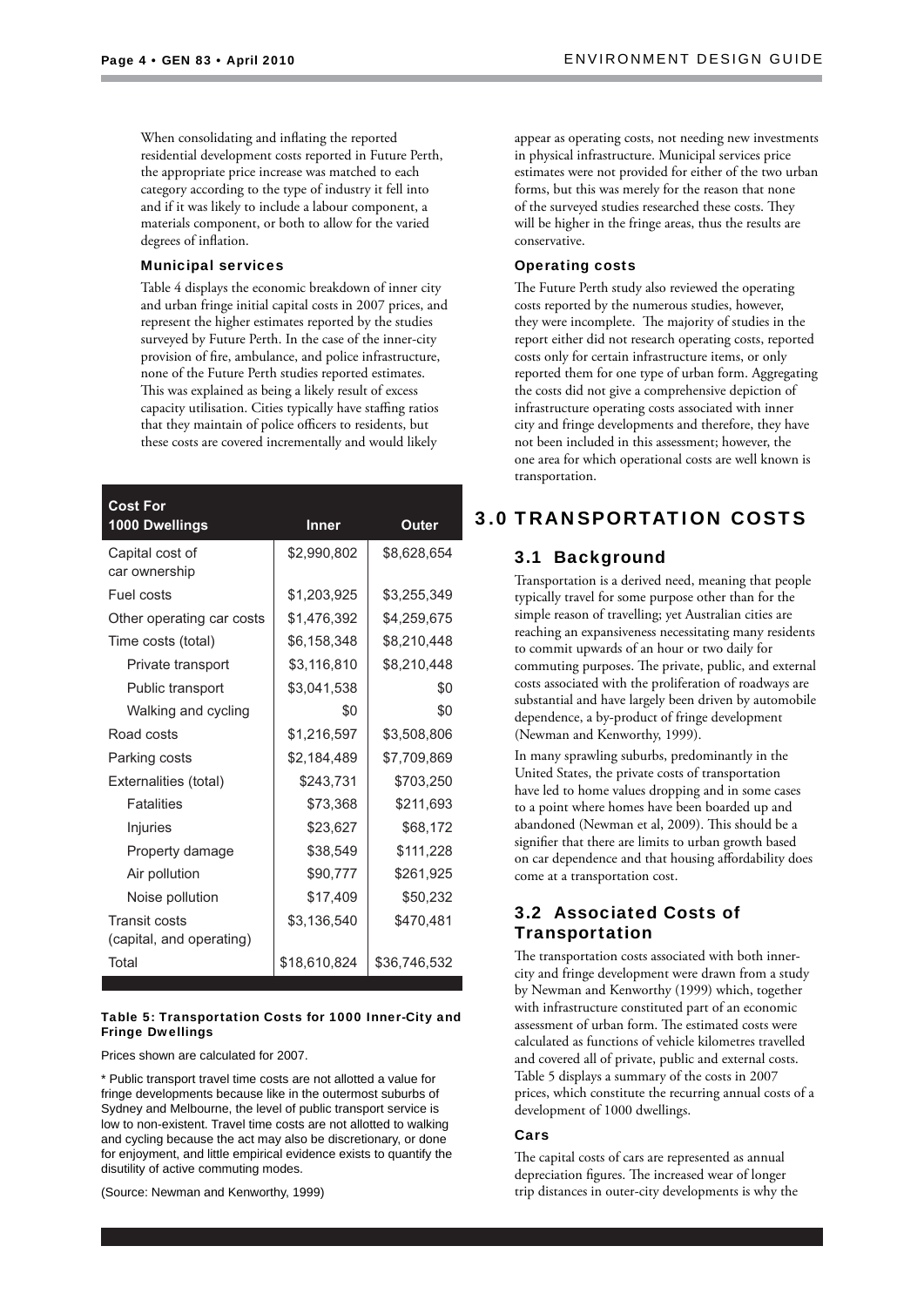| <b>Item with</b><br>discount rate (7%) | <b>Inner-City</b><br><b>Development</b> | <b>Fringe</b><br><b>Development</b> |
|----------------------------------------|-----------------------------------------|-------------------------------------|
| Transport                              | \$136,309,097                           | \$226,100,382                       |
| Roads and Parking                      | \$30.976.806                            | \$102,178,732                       |
| <b>Externalities</b>                   | \$2,219,884                             | \$6,504,143                         |
| Total                                  | \$169,505,787                           | \$334,783,257                       |

#### Table 6: 15-Year Present Value

(Source: Newman and Kenworthy, 1999)

operating and capital costs of cars appear much higher than in inner areas. The higher fuel costs are also a reflection of longer trip distances but are likely to also be underestimated in this account because of more recent spikes in oil prices.

#### Parking

Parking costs represent a significant expenditure that can frequently be overlooked. The higher cost associated with fringe development is due to more parking spaces being required for fringe than innercity residents. In Perth, the parking requirement for inner-areas is approximately four spaces per resident, while outer areas require approximately ten (Newman and Kenworthy, 1999). The level of parking provision is representative of the greater diversity of car trips and the greater proportion of trips requiring private transport that is characteristic of fringe areas.

### Understanding future value

To account for the annual stream of costs associated with transportation, their present values were calculated over a period of 15 years as well as 50 years. The 15year annuity (a term that means the annual costs would be recurring over a period of 15 years) was calculated as a reference point to numerous other economic assessments of development expenditures that tend to use a 15-year time period. The 50-year annuity was calculated for the purpose of this economic assessment to synchronise with the other sections. A discount rate (a term that accounts for the diminishing value of money in time and the risk of an investment) of seven per cent was used for all of the transportationrelated costs as suggested by the US Department of

| Item with<br>discount rate (7%) | <b>Inner-City</b><br><b>Development</b> | <b>Fringe</b><br><b>Development</b> |
|---------------------------------|-----------------------------------------|-------------------------------------|
| Transport                       | \$206.542.055                           | \$342.598.098                       |
| Roads and Parking               | \$46.937.535                            | \$154,826,095                       |
| <b>Externalities</b>            | \$3.363.675                             | \$9.705.379                         |
| Total                           | \$256,843,265                           | \$507,129,572                       |

### Table 7: 50-Year Present Value

(Source: Newman and Kenworthy, 1999)

Transportation (1994). The high rate is used because empirical evidence suggests that immediate benefits are valued higher than future benefits, hence a lower present value of future costs. Discount rates are frequently debated however, Tables 6 and 7 present the values with a 7 per cent rate to stay consistent with a generally agreed upon value.

# 4.0 CONCLUSION

Infrastructure, especially transport infrastructure, shapes cities. The past 50 years of urban development in Australia has been based around building new car-dependent suburbs on the urban fringe. Around the world this form of city building is now under serious reconsideration. The data in this paper shows why this is the case – it is very costly. For each new block on the urban fringe compared to redevelopment there is an infrastructure subsidy from various levels of government of around \$85,000.

Governments are concerned about affordability and justify this infrastructure investment as part of the subsidy that this generation provides for those who need to buy a house. There is also some evidence that State Treasury officials are unaware of the extent of the subsidy as the roll out of new greenfield infrastructure is automatic rather than a decision assessed by Treasury. On the other hand, inner urban redevelopment projects often need some up front costs and are seen as a burden on the state. This is a reflection of the dominant framing of the issue of urban development as a greenfield issue alone (Schon and Rein, 1995).

Greenfield infrastructure subsidies establish suburbs for at least 50 years before they need renewing (Lucy and Phillips, 2006). It is a major decision that should be made based on the full costs involved. This study would suggest that if a city has land that can be redeveloped then there will be highly significant infrastructure cost savings associated with this compared to new development on the urban fringe.

Once established, there are many ongoing operational costs of both urban typologies but the most significant operational costs are associated with transport. Private and public costs are needed to ensure people travel more easily to and from these urban areas. The cost of both on private and public transport operations for greenfield development is around \$18,000 per household per year more than that for urban redevelopment. This needs to feed into debates about affordability as over a 50-year period this adds up to a difference of \$251 million for 1000 dwellings, or \$251,000 per household. A number of US studies are now showing that transport costs on the urban fringe are higher than mortgage costs (CTCNT, 2006; Lipman, 2006).

Thus infrastructure and transport costs are suggesting the need to focus on redevelopment rather than fringe development. As Australian cities have developed planning structures and funding structures that are oriented toward greenfield development, the reversal of this to focus on redevelopment is not straightforward.